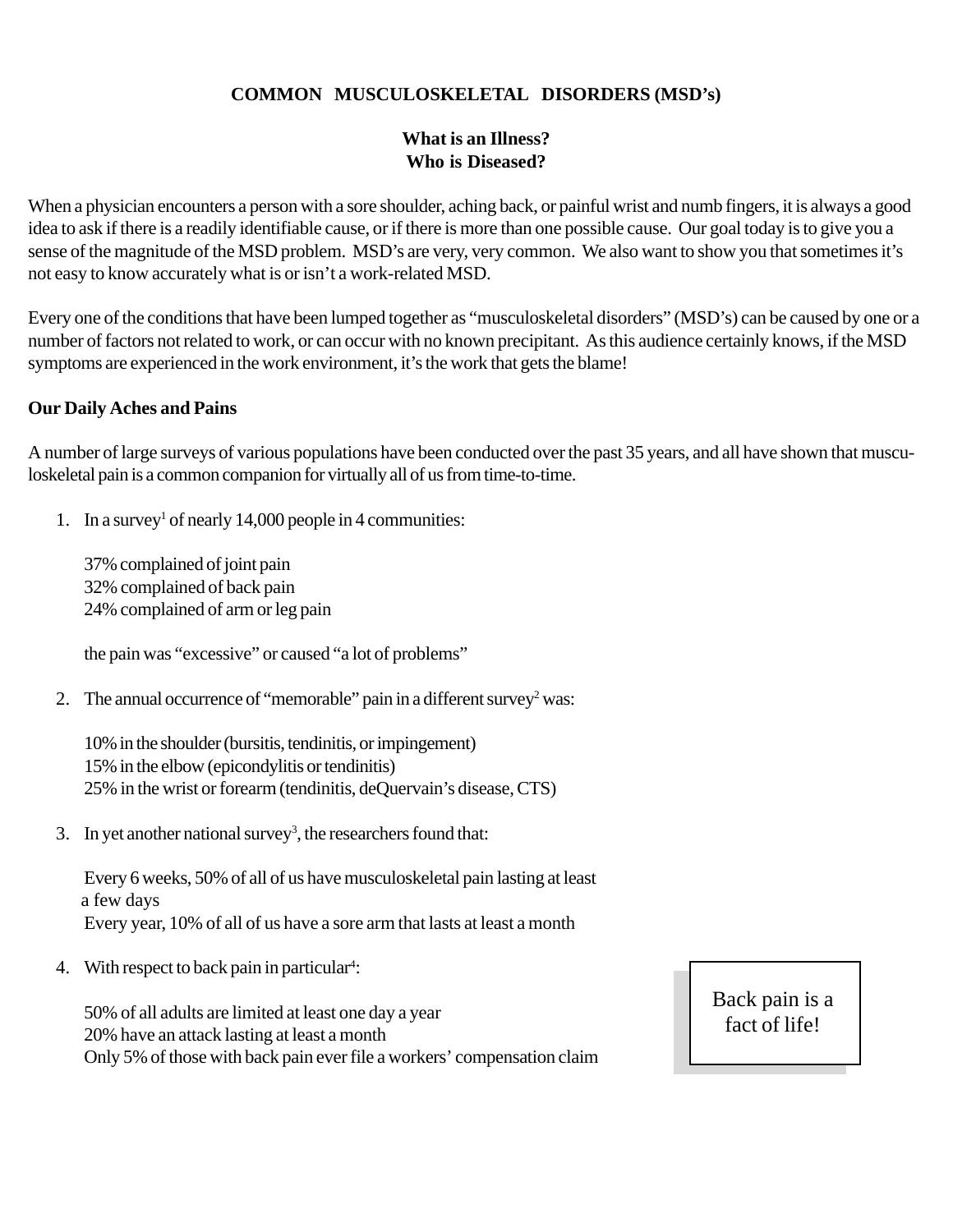#### **What is a Musculoskeletal Disorder (MSD)?**

There is as yet no precise definition of MSD's that is accepted by all. The basic definition was one of the questions at Secretary of Labor Chao's Open Forum in Washington DC (please see our comments addressing these issues in Washington DC). It appears that physicians (and maybe employers, someday) are expected to recognize an MSD when a patient or employee presents with one. This isn't so easy. To quote Justice Stewart when commenting on pornography, "I know it when I see it." Ladies and gentleman, I think it's a whole lot easier to recognize pornography than it is to recognize MSD's, especially at first glance.

To label an MSD as work-related, we need to first have a medical history that is compatible with the symptoms that the injured worker is describing. We'd like to see and look carefully for any objective sign (swelling, etc.) besides pain (subjective symptom) in the affected body part. We need to be sure that the disorder has not occurred as a result of a discreet incident. Also, it is really important to eliminate medical conditions that are known to cause the same problem. Finally, when the MSD label is fixed as being work-related, it should be done by a musculoskeletal specialist. All of the above is necessary if we are going to be accurate. That is about as simple as we can make it, but not more so.

We have listed here 20 MSD's that we believe comprise 95% of the total number of MSD's found in most industries throughout the United States; certainly in the industries that SpecialtyHealth takes care of, and that's a very broad array, including the Ralston Foods Plant in Reno, Nevada.

#### **1. BURSITIS**

Subacromial (shoulder) Olecranon (elbow) Prepatellar (knee) Calcaneal (heel)

## **2. TENDINITIS**

Rotator cuff (shoulder) DeQuervain's (thumb) Patellar (knee) Posterior tibial (ankle) Achilles (heel)

## **3. NEAR BONE TENDINOPATHIES**

Lateral epicondylitis (tennis elbow) Medial epicondylitis (golfer's elbow) Patellar tendon tendinopathy (jumper's knee) Plantar fasciitis (heel spur) Supraspinatus tendonosis (shoulder)

## **4. SYNDROMES**

Carpal tunnel (wrist/hand)

## **5. SPINE**

Neck strain

If you can get an understanding of these five broad categories, then you will have taken a tremendous step towards understanding what is or isn't an MSD and this whole situation will become more manageable to you.

We will make available to you resources to help you understand and deal with these five broad categories.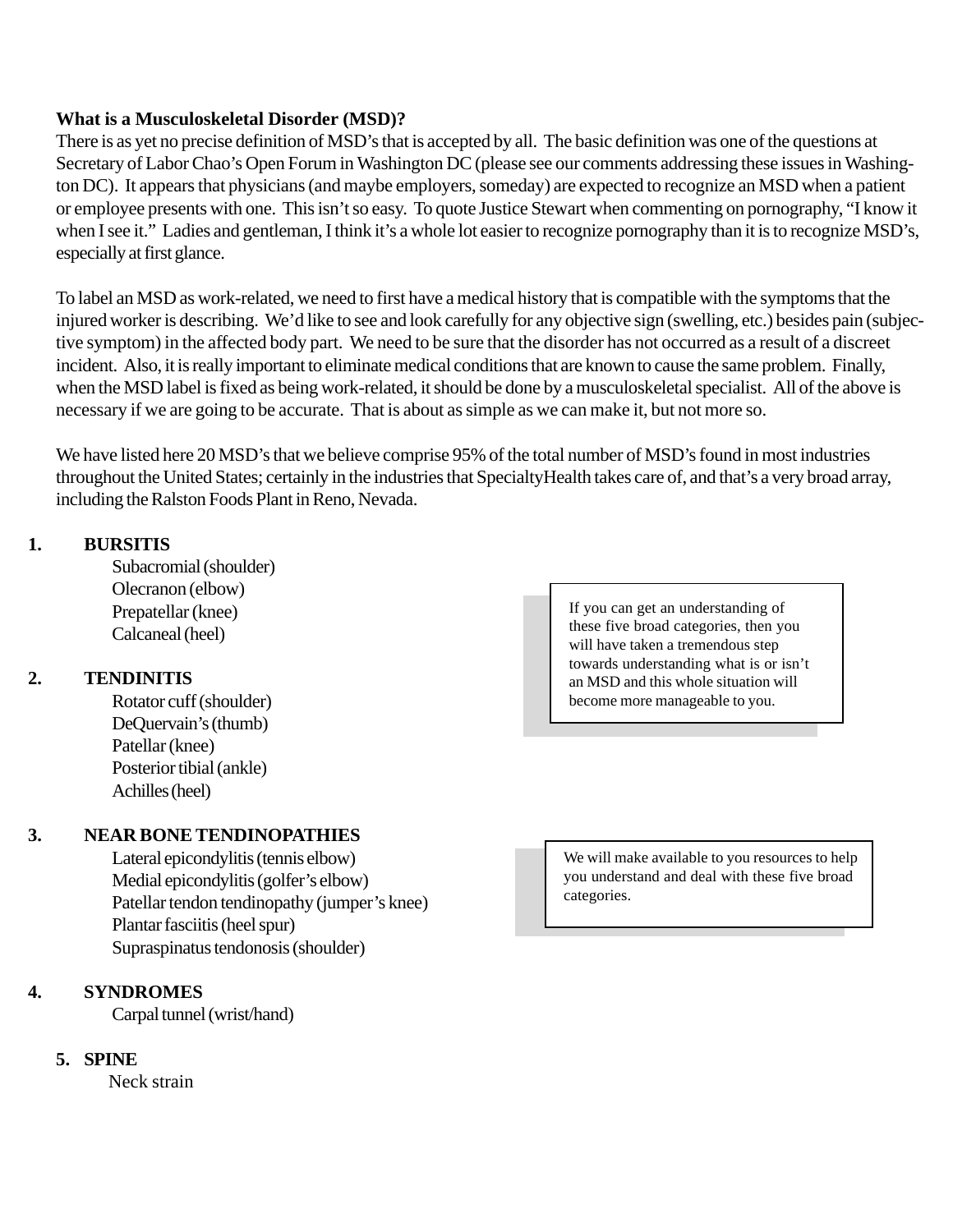Upper back strain Low back strain Sciatica (back-related leg pain)

## **6. OTHER**

Stress Fracture

## **The problem, of course, is that all the recognized MSD's can also occur as a result of acute trauma, and can be caused by medical diseases.**

When you see a patient with a pain in a part of her body that is limiting her job performance, you should ask yourself the following questions:

**1**. Is this pain a clue to some underlying medical condition such as arthritis or diabetes?

Example: A sore wrist associated with repetitive use may be due to basilar thumb joint osteoarthritis, present in at least 5% of the population over age 50. The pain is likely to occur with any such use of the hand, at work or at home.

**2.** Is this pain a clue to some inherited or developmental condition that predisposed the patient to this problem?

Example: A person born with a Type III acromion (10% of the population) is very likely to have shoulder problems sometime in their life. It is a good idea to have a person like this avoid overhead lifting or pitching. These are the folks that often go on to have a complete tear of the rotator cuff.



**3.** Is this pain something that is likely to go away just with the passage of time and no specific intervention?

Example: A person starting a new job may have musculoskeletal pain in a body area that is being used a lot more than previously. Studies have shown that continued use with no specific medical intervention generally results in disappearance of the pain over 2-3 months (spring training effect).

**4.** Is the pain a likely result of poor general physical condition, and thus responsive to a general conditioning program rather than a specific workspace modification program?

Example: Workplace studies of people with back and arm pain or carpal tunnel syndrome have shown that poor physical conditioning and/or obesity are stronger predictors of the occurrence of these ailments than any specific job task

**5.** Are there specific work activities that caused or aggravated the pain?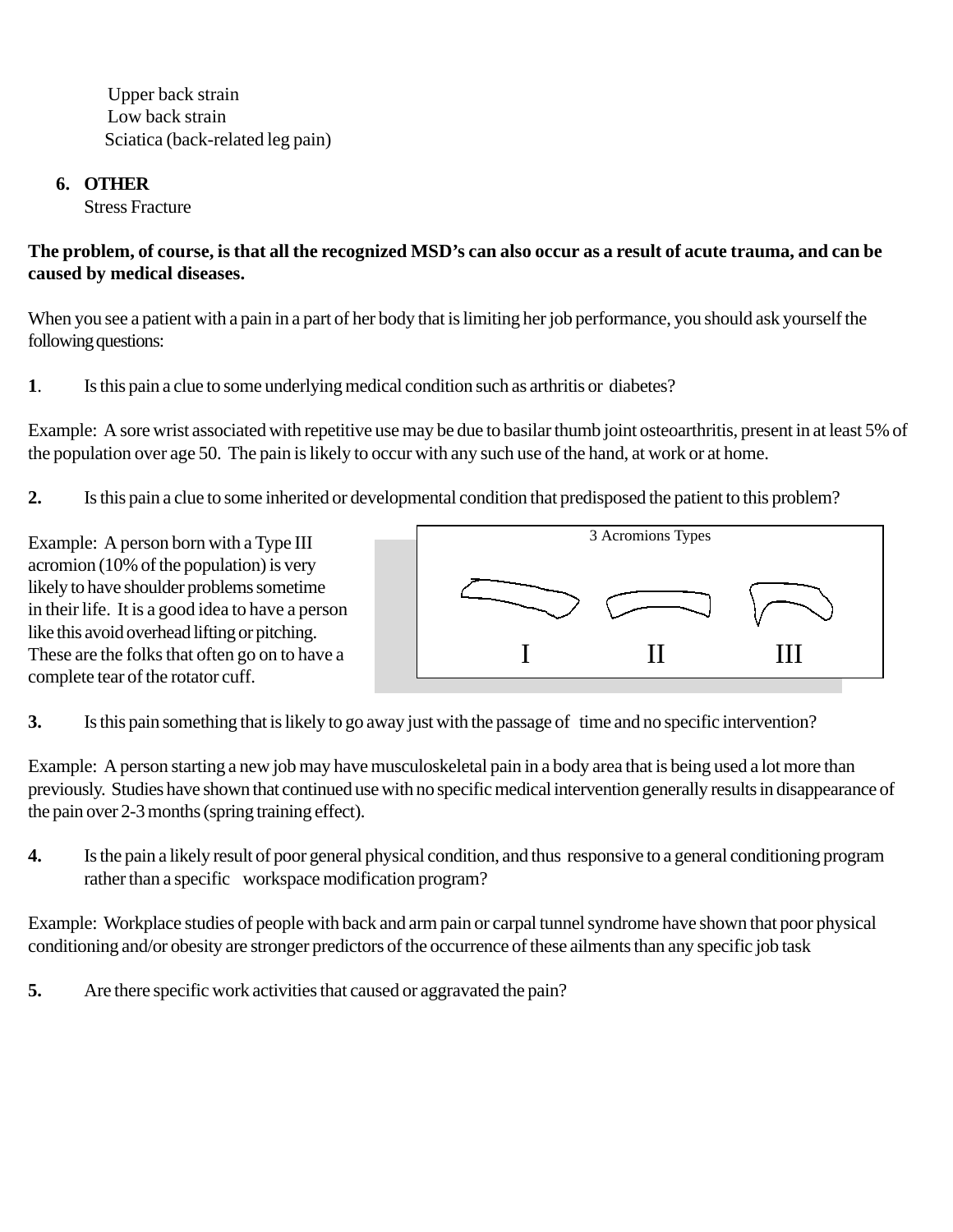Example: A person with rheumatoid arthritis is likely to have inflammation of the wrist. Overuse of the wrist will cause either pain or numb fingers (carpal tunnel syndrome) that may not have been very symptomatic without use of the wrist on the job.

6. If a patient presents as an injured worker and symptoms seem to be exaggerated or embellished, it is wise to consider other known factors that may make case resolution difficult.

Example: Does the patient hate their boss or their job? This can come out in history taking. Does the patient consider their job demeaning? Have they been involved in the work comp system previously? How long have they been at their current job? Are there other social problems that can affect wellness (alcoholism, gambling, unhappy personal life, death in the family, divorce, etc.)?

In these days of managed care physicians are under tremendous pressure to see large volumes of patients, frequently at a discount; and, oftentimes, these important considerations are not addressed.

We will include in your handout an injury matrix. This matrix is very helpful in sorting out patients and injuries. It makes the point that even the simplest injury can be difficult to manage. The complex injury in excellent patients can be quite manageable and the difficult injury in the very difficult patient is always a challenge for everybody. The work comp patient, as we all know, is a much more difficult patient than the group health patient. We'll also include a marvelous article entitled "Lessons from a Wedding", an editorial by Dr. Lowell D. Lutter. He makes a point about the essence of life being change and talks eloquently about patients who are unwilling to accept this. No group of patients that I can think of is more resistant to accepting the fact that they're not going to be "normal" than the work comp patient. It is a very instructive editorial for all of us – very well done. The third item I want to include is an article called "Knife in the Back". This is a very important article for anybody who is involved in the care of patients with back injuries. It provides an interesting perspective on spine fusion and when it might be indicated for treating back pain. Lastly, we want to reference Nortin Hadler's book, *Occupational Musculoskeletal Disorders*. In his book, Dr. Hadler talks extensively about the failure of coping mechanisms as the root cause of many problems in the work comp situation. We totally agree with that.

I've grouped these four references together for a reason. Together they give us an excellent sense of why the work comp patient is so difficult. Not only that, they also give us tools to help return the injured worker to the workforce and to society. Most importantly, they give us guidelines to help people avoid making bad decisions. Physicians don't learn these things in medical school, believe me. Probably the only way these things are learned is by working with these challenging patients in the work comp situation and getting burned. Gradually physicians come to understand that the work comp patient is often a very different and difficult patient. These patients certainly need more time. They need our best efforts if surgery is required and sometimes, even with the best surgery possible, the results can be stunningly bad. These patients need the support of their employer if we're going to get them back into the workforce. For things to come out well, everything has to come together and we have to work as a team. Even so, in the best of all possible worlds, we'll encounter patients with serious psychosocial disorders who are self-destructive and will defeat us. These are the patients in the lower right-hand corner of the injury matrix that stress us all and cost industry vast amounts of money.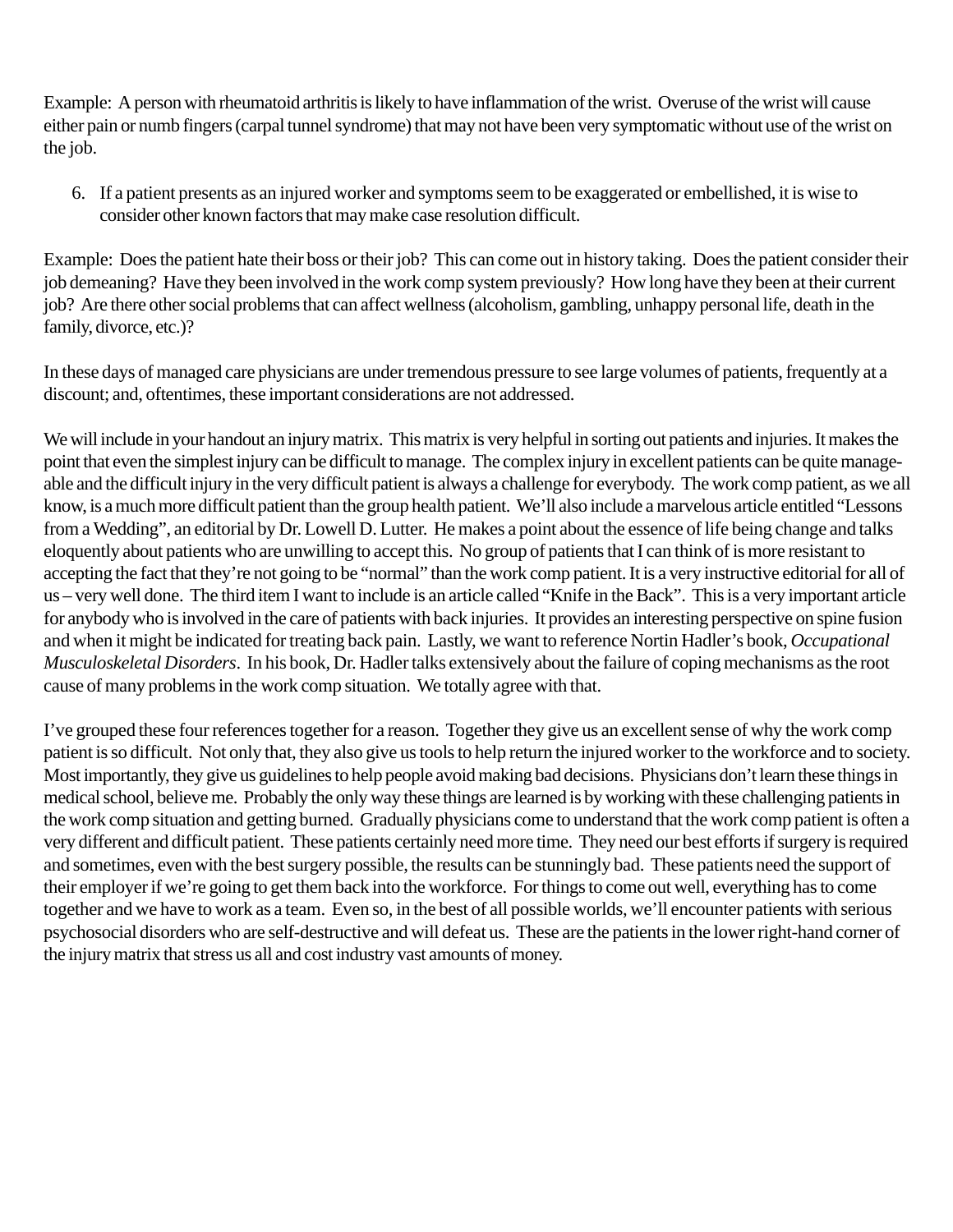## **ERGONOMICS (A MUSCULOSKELETAL SPECIALIST'S OVERVIEW) E. James Greenwald, M.D.; Steven G. Atcheson, M.D.; & Jackie Cox, R.N., B.S.N.**

#### Ladies and Gentlemen:

As you may know, in January 2001 the Ergonomic Mandate was signed into law in the waning days of the Clinton Administration. In March of 2001, the House and Senate overturned the law, passing a Resolution of Disapproval. After ten years worth of work, OSHA was told to go back to the drawing board and start over. In the view of some of us (me included) this was probably a good thing, especially when you looked at the original mandate and saw the incredibly broad range of conditions that were being listed as MSD's (musculoskeletal disorders). There was no particular order or logic to the presentation of what was called an MSD. One thing that really disturbed the employers in Reno, Nevada, was that the original mandate, they felt, put them in the role of the physician in that they had to make the diagnosis. Work was always assumed to be the cause of MSD's and other known precipitating factors were not allowed to be considered. Every problem, every ache and pain were deemed to be related to work. The primary solution was supposed to be an engineering solution. In our view, this was a fatal flaw in the original mandate. Employers that we worked with hated this. We had worked with many of them for a long time and they understood the value of sophisticated musculoskeletal input.

After the original mandate was overturned, SpecialtyHealth worked closely with our local OSHA representatives in 2001 and put together a program that OSHA has deemed to be "effective" (see enclosed letter). Recently, OSHA has stated that they will not focus enforcement efforts on companies with effective ergonomics programs in place, so our early efforts were rewarded. As we worked through the problem, both the people from OSHA and the physicians working on this project saw that order could be created out of the chaos. We developed our own taxonomy (classification system) for the MSD's and, at OSHA's request, developed a tracking and trending system so that we could monitor what was going on. Everything came together nicely and, as the work progressed, it became apparent that a great deal of sense could be made of this problem by looking at the five broad categories that we've listed. We ultimately realized that by using these five broad categories we could sort out virtually all the MSD's that can occur in any business. The five categories are: 1) bursitis, 2) tendinitis, 3) nearbone tendinopathies (don't get scared), 4) the syndromes, and 5) the spine. Others may be added that are specific to certain industries so that in the end each industry or company has its own individually tailored program. This eliminated one of the very strong criticisms of the original mandate, that it was a "one size fits all" program.

Later in 2001, SpecialtyHealth was very lucky to have extensive contact with Bill Mullen, a risk and safety expert who is a Vice President at AON. He has taken care of WalMart's ergonomic issues exclusively for the past seven years. The El Dorado Hotel and Casino and WalMart were the two companies that went to OSHA with us as we first developed the program. Our joining with Bill helped to fill a void for both SpecialtyHealth and him. Bill has made the point repeatedly that medical input was not adequate in any of the ergonomic or employee safety programs that he had seen to that date, and he's been all over the country. We worked together with Bill to develop ergonomic programs for employers in the Reno area and, perhaps, well beyond. What Bill brought to the program was exposure-based ergonomics and SpecialtyHealth brought injurybased ergonomics. For an ergonomics program to be complete, you really need to have both elements addressed and then you need to track and trend all the data. You also need to be able to logically deal with problems from all areas of the body. This project was a big undertaking. Bill spent a lot of time in Reno during the summer of 2001.

I'd like to comment briefly on these five categories, then close by mentioning the big three: carpal tunnel syndrome, spine problems and shoulder impingement. I'll give some references so that when specific questions arise, you can investigate in more depth at your leisure. Again, the one book we would recommend to you is *Occupational Musculoskeletal Disorder,* by Nortin M. Hadler. It is not an easy read; it's not the kind of book you want to read from start to finish unless you're a unique person. You'll find that if you're investigating a specific problem, this book can be a very useful reference, particularly Chapter 16, "Complaints of the Aged Worker and the Working Poor" and Chapter 13, "Coping with Arm Pain in the Workplace". Also, Dr. Hadler's work on the spine is wonderful.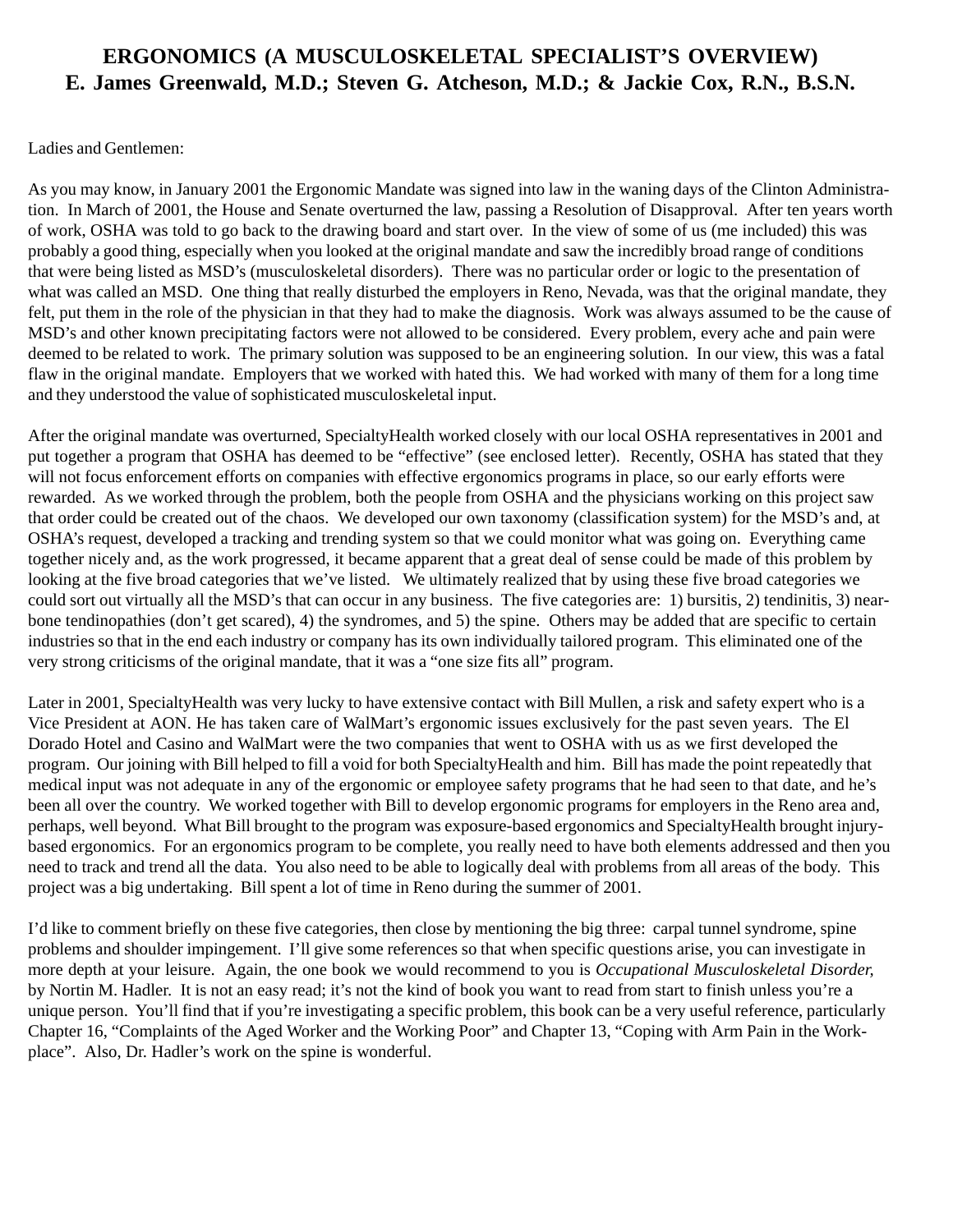My partner, Steve Atcheson, has done fundamental work on the carpal tunnel problem, viewing this syndrome in a different way. We'll give you two of his references and include them with the handout. In my view, Charles Neer has done more to define the impingement syndrome in the shoulder than any other physician. I've taken the liberty to take one of his classic articles and update it for the year 2002. We believe that the Health & Human Services handout on back problems is excellent, so we will also include a copy for you.

The five broad categories cover virtually all the MSD's that you will ever come into contact with in the workplace:

**1. BURSITIS** – Bursitis is a very common human problem. Bursitis means that a bursa swells and develops fluids. A bursa is the body's equivalent of a ball bearing, reducing friction between moving parts. Bursal sacs are present all over the body. They're often named according to the anatomic spot in which they present. For example, in the shoulder the bursa is underneath the bone called the acromion, so it is called a subacromial bursa or bursitis. In the elbow, a bursa is commonly seen over the tip of a bone called the olecranon; it is therefore called an olecranon bursitis. In the knee, a bursa is commonly seen in front of the kneecap or patella and is called prepatellar bursitis. When you have a bursitis, I don't care if it is the shoulder, the elbow or the knee; it is the same problem. It's just a different location. Can these be caused by work? Of course, carpet layer's knees being an example. This is an inflammation of the prepatellar bursa, the bursa in front of the knee, caused by the worker repetitively jamming his knee against a tool called a kicker that allows the carpet to be tightened.

The important thing to remember in the vast majority of cases when a bursa is identified is that it is readily treatable. In mild cases, the use of non-steroidal anti-inflammatories and eliminating the friction that is the cause of the bursa in the first place. As the bursa becomes swollen, fluid can be removed from the bursa, which is important to make sure that it isn't infected or that other bad things going on are eliminated. It can be treated. In extreme cases, and this is rare, the bursa can be removed surgically if it becomes particularly troublesome. Except for the shoulder, it is rare that a bursa profoundly affects the function of the surrounding anatomy. Generally a bursa is considered a painful nuisance.

The real question is when is a bursa work-related. This question goes to the basis of our ergonomics program. We would think a bursa might be work-related if: 1) There was an appropriate clinical history compatible with the development of a bursa and work-related activities, 2) If the bursa was appropriately treated and resolved and then resumption of work activities led to the recurrence of a bursa (in this scenario, this would be called an "action trigger"). If there were a recurrence of a bursa associated with a known work-related activity, this would trigger a bursa being listed as an MSD. We would recommend appropriate medical treatment of the bursa and also look at job-related activities to see if we could eliminate the offending cause. Usually this is not too difficult to accomplish.

**2. TENDINITIS** – Words that end in "itis" mean that the preceding element of the word (tendon in this case) has developed inflammation. Tendinitis, an inflammation of tendon. Once again, just like the bursa, we have tendons all over our body and virtually any tendon can become inflamed - can develop an "itis". Some common tendon problems that were listed in the original ergonomics handouts included deQuervains tendinitis. This is an inflammation of two of the tendons that go over the radius to the thumb. Bicipital tendinitis is another common tendinitis, as is supraspinatus tendinitis (tendinitis in the shoulder) and patellar tendon tendinitis (inflammation of the tendon around the knee), or Achilles tendinitis (inflammation of the Achilles tendon as it inserts into the heel). It is the same basic process going on all over the body named for the body part affected.

Treatment is usually rest, ice, elevation and anti-inflammatory medicines. In some cases splinting is used to quiet the tendon down. In the case of deQuervain's tendinitis, a steroid injection can give dramatic and long-lasting relief. The same process can happen in the shoulder (rotator cuff tendinitis). Once again, the question becomes when is a tendinitis work-related. This would be a situation when there is an appropriate clinical history taken by a physician, accurate diagnosis of a true tendinitis and treatment that has been medically appropriate. After all this has been accomplished and the tendinitis returns after the resumption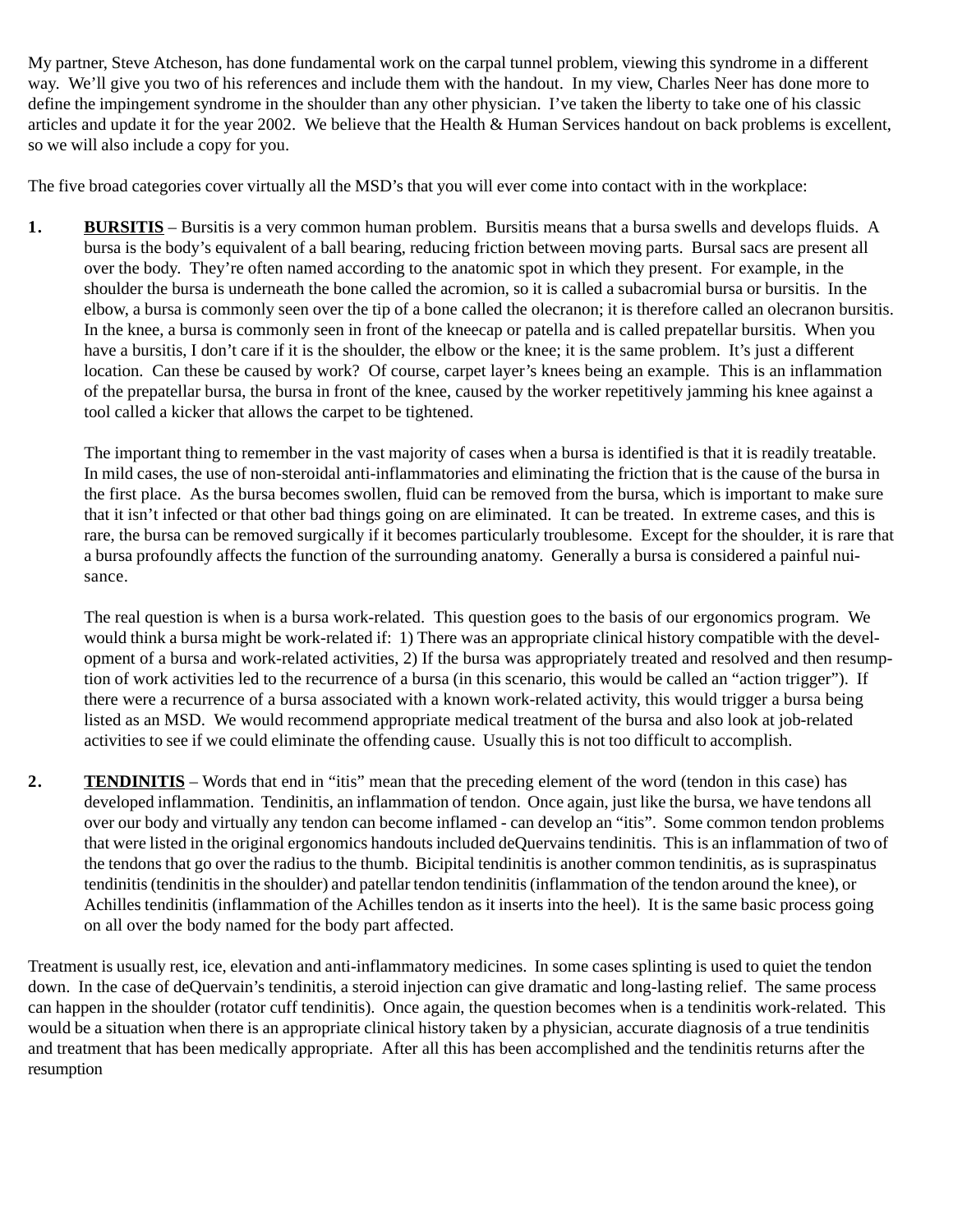of work activities, this is our action trigger. If this were the scenario that evolved, looking at a jobsite would be a reasonable thing to do. Making changes to eliminate the problem would be appropriate. This is only common sense.

**1. NEAR-BONE TENDINOPATHIES** – Near-bone tendinopathies is a new term that will be very important in the future. This is a term that we use to describe tendons that are undergoing change of some sort, either at the molecular level or more dramatic degenerative change near the bone where the tendon inserts. There are many examples of this in the human population. Tennis elbow is a near-bone tendinopathy that occurs on the outside of the elbow. Golfer's elbow is a tendinopathy that occurs on the inside of the elbow. Patellar tendinopathies in the kneecap region are very common in basketball players (jumper's knee), baseball players, and many athletes (we suspect that Mark McGuire had this type of tendinopathy). There are tendinopathies that involve the Achilles tendon that can be particularly difficult to treat. Any tendon near where it inserts into the bone can be vulnerable to develop change within the tendon substance itself that can be painful and make normal human functioning difficult. Let's use tennis elbow as an example. Up until the last few years, this was called lateral epicondylitis, but that's really saying it wrong. As we noted above, an "itis" means inflammation and this is a tendinopathy. A better term would be a lateral epicondylosis or degeneration of the tendon at the lateral epicondyle. This makes more sense. It's important to differentiate these two terms because the treatment is different.

The treatment of tennis elbow is well known to many of us. Initial treatment of this painful problem is rest, splinting, ice and perhaps non-steroidal anti-inflammatory agents. Non-steroidal anti-inflammatory agents are used in this case more for their pain relieving ability than for anti-inflammatory properties. Sometimes splints are used, counterpressured bands that are so commonly seen, and sometimes steroid injections can be helpful. A new treatment that physicians all over the country have been very anxious to utilize has just been FDA approved in the United States. The Siemens Company developed a machine that they call Sonocur. Information on this technology can be obtained at a very nice website www.sonorex.com. This Sonocur machine uses the same technology as lithotripsy machines use to dissolve kidney stones by delivering a shockwave directly to the involved area of the tendon. Initial results from Europe, particularly Germany over the past eleven years, and Canada over the past 5-6 years have been extremely encouraging. At SpecialtyHealth we believe that this technology is going to change EVERYTHING about the way we deal with the near-bone tendinopathies that cause such problems in the work environment and also the population as a whole. It is very important that everybody in this conference realizes that if physicians can treat and cure tennis elbow with a Sonocur machine, a claim can be closed with no residual disability; in other words, no PPD rating. This is important, of course, because the same scenario wouldn't evolve if surgery had been performed. Ladies and gentlemen, I want you to know that in Canada, the workman's compensation board requires that any patient with these types of tendinopathy problems be treated first with Sonocur. Surgery for the near-bone tendinopathy is no longer done. The treatment is done as an outpatient procedure, no anesthesia is required and it appears that there is an excellent chance that we can cure these patients. What a wonderful medical advance!

Again, how would we determine if a near-bone tendinopathy were truly an MSD. We would look for the appropriate clinical history and have the patient go through an appropriate, well-recognized treatment program. If the patient was re-exposed to a job that was a possible offender and the problem recurred, most reasonable people would think that this near-bone tendinopathy represented a true MSD.

4. **SYNDROMES** – A syndrome is a specific grouping of symptoms (what you tell the doctor) and signs (what the doctor finds when an exam is done) that gives the doctor an idea of what is causing your troubles. The most important thing to remember is that **a syndrome is never a disease**; rather, a syndrome is a clue to a disease. Any syndrome can be caused by many different conditions. Carpal tunnel syndrome (numbness, tingling and pain in certain fingers of the hand) has dozens of well-known causes, including pregnancy, diabetes, thyroid disease, and arthritis of the wrist. Any of these conditions can put pressure on the median nerve (which goes through the middle of the wrist) and make the fingers go to sleep. Whether work, all by itself, causes carpal tunnel syndrome (CTS) has been the subject of intense debate in medical circles for over 15 years.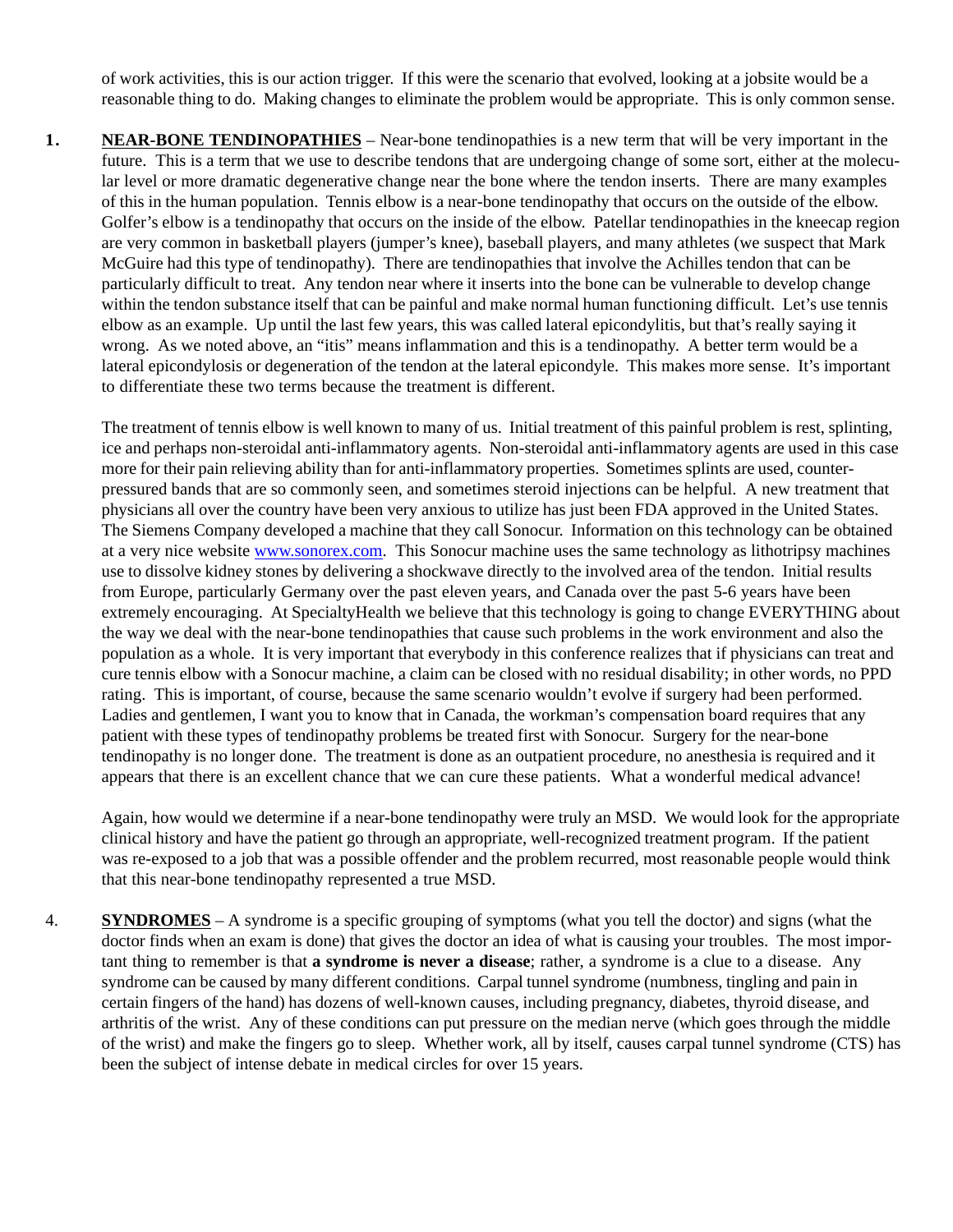first place. Research has shown that perhaps half of all patients who have been told they have CTS really don't have it at all. It is hard to cure something that isn't there. Many patients who think they have CTS really have tendinitis and near-bone tendinopathies of the forearms and elbows – conditions that are usually easy to treat. Of those patients who really do have CTS, about two-thirds have an identifiable medical condition known to cause CTS irrespective of any work activities. These patients need medical treatment first, because the solution to their problem is medical, not ergonomic and not surgical. You can't cure CTS caused by diabetes with an adjustable keyboard. Medical treatment of medically-induced CTS is curative in 98% of all cases, and no permanent change in job demands or task design is needed. We are convinced that the high rate of failure of CTS treatment reported in the workers' comp literature reflects misdiagnosis and inappropriate treatment. The fault lies with the medical system, not with the employee or the job.

5. **SPINE** – Of all the afflictions of mankind, back and neck pain, next to the common cold, cause more distress more often throughout our lives than any other problems. If you live long enough, you're going to get a bout of back pain, and sometimes it will make it hard for you to do your job or enjoy yourself at home.

80% of all episodes of spine pain can't be traced to any specific incident. Only 5% of all attacks of back pain suffered while at work ever turn into workers' comp claims. So when is back pain on the job an MSD? There is no medical answer, so our approach has to be different. Most of the time, a neck or back pain claim won't be accepted as work-related unless there was a specific, defined incident on the job that triggered it. Also, by definition, MSD's don't result from trauma to the body (a fall or rear-end collision, for example). So, we have restricted our scope to strains caused or aggravated by twisting, bending, or awkward postures. The SpecialtyHealth tracking and trending system can identify clusters of these occurring in specific locations at the workplace. These are situations where ergonomic intervention at the job site may be very effective, because neck or back pain in this setting is rarely a medical disease requiring a specific medical approach. These people do not need anything more than simple and inexpensive symptom relief, education, and reassurance about their predicament - that it's not so bad and it's a fact of life. A thoughtful and experienced ergonomist is far more valuable here than a doctor.

For your employees complaining of sore backs, more than in any other condition discussed here, employers need to remember Dr. Nortin Hadler's advice: strive to provide "a workplace that is comfortable when we are well and accommodating when we are ill" You help your people cope; Nortin Hadler's big point. If you succeed then we guarantee that your workplace will be happier and your comp costs will go down – a lot.

**INDUSTRY-SPECIFIC MSD'S** – Wouldn't you know it, there just had to be more to this? As we were putting into place our first ergonomics program at one of the hotel/casinos in Reno and did a survey of injuries that had occurred, we found a category of injuries that were clearly ergonomically related. No question about it. And, it wasn't covered in any of the literature that OSHA had produced in the original mandate. No where did we find a discussion of stress fractures. Almost all of the casinos in our area allow their patrons to valet park. A young, healthy individual frequently takes their car and parks it. When the patron is leaving the casino, this individual runs to get their car to bring it back to them. Over the years, we've seen at least four stress fractures that involve the foot and tibia in these young, healthy people that involve running on concrete sometimes in poor shoe wear. There is no question about the repetitive nature of this injury. There is no question about the history or the clinical findings. And, there is no question in our mind that stress fractures in situations like this represent a true MSD and need to be recorded as such. Therefore, the "OTHER" category is included.

We suspect that every company will have a different set of injuries that are unique to that company. These might well be listed in our tracking and trending programs as occurring under "OTHER". We will include a graph that shows the stress/ strain curve for metal and bone. We found in our discussions with ergonomists that they are very comfortable with this graph. Orthopaedic surgeons are comfortable with this graph as it relates to stress fractures. It provides a nice bridge in understanding between the orthopaedic surgeon and the ergonomist as it relates to areas of common interest in engineering.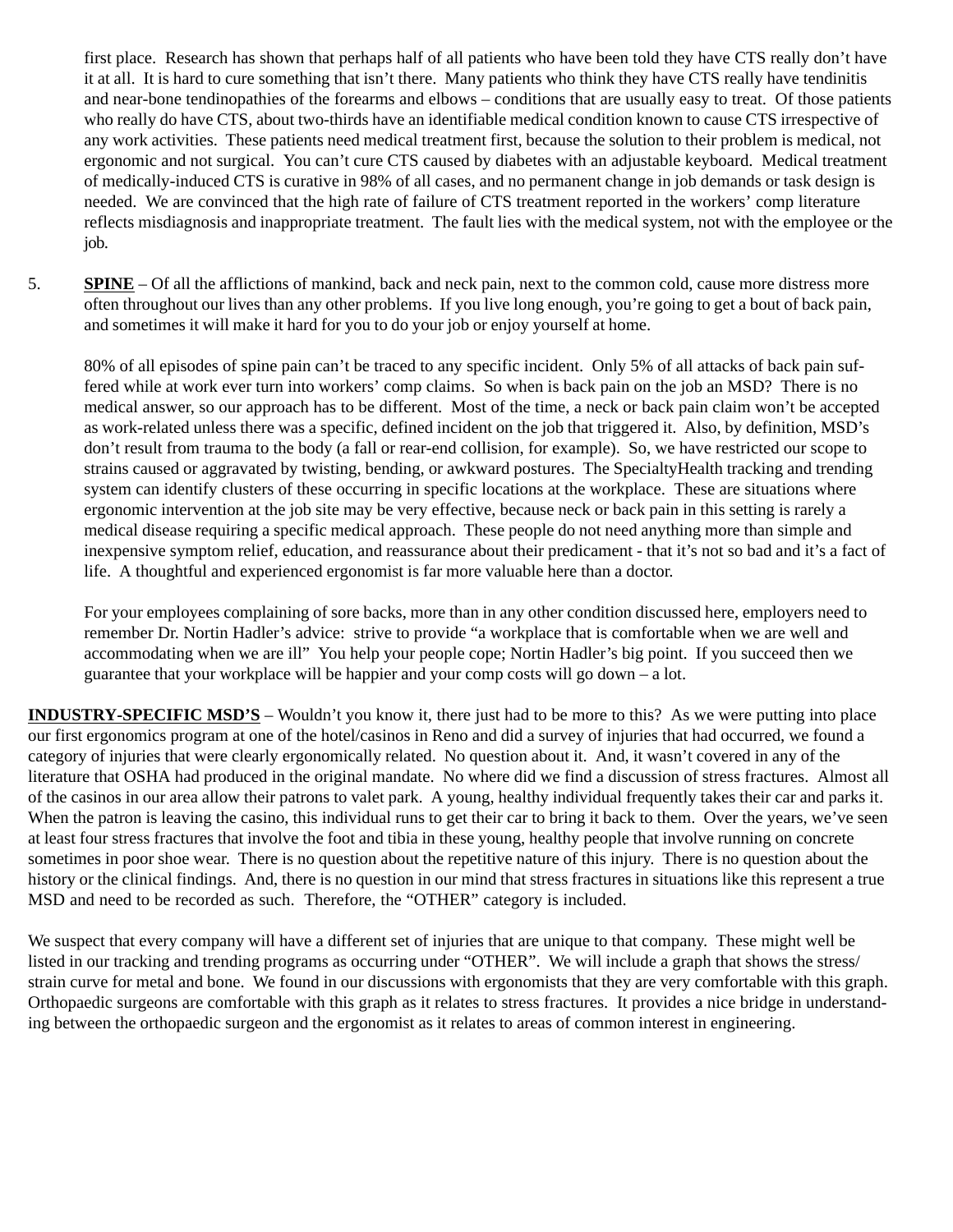## **THE BIG THREE (OR, WHERE DID ALL THE MONEY GO)**

Ladies and gentlemen, if we were to tell you to focus on three areas that we think are really important for your understanding of the issues, they would be the following:

- **1. CARPAL TUNNEL SYNDROME** Recent research has helped us to understand that carpal tunnel syndrome is rarely an ergonomic injury, and often misdiagnosed. Making sure that your medical people see it that way can save industries huge amounts of money. We'll include Steve Atcheson's paper, "Carpal Tunnel: Is it Work Related?" and his basic study of over 300 consecutive cases (and now 500 total cases) of carpal tunnel syndrome.
- **2. THE IMPINGEMENT SYNDROME**  I have taken the liberty of using some of Dr. Charles Neer's work and updating it for 2002. I think it is so important in defining the natural history of shoulder problems, particularly the impingement syndrome, and letting us understand what is or is not work-related. This is included for your review.
- **3. THE SPINE** We recommend that Dr. Hadler's views of spine problems and the psychosocial implications of a worker with a spine problem be considered very carefully along with the medical component. This is so important for saving vast amounts of money. We're going to include the Health and Services handout on care of the spine, which we think is excellent.

Thank you very much. We hope this overview is helpful to you. Further information can be garnered from our website at www.specialtyhealth.com, including all the letters that have been written through the entire evolutionary process of our thinking on ergonomics. We will particularly call your attention to the presentation to Secretary Chao at the Washington DC Open Forum as a document to help you understand our basic ergonomic philosophy.

EJG/le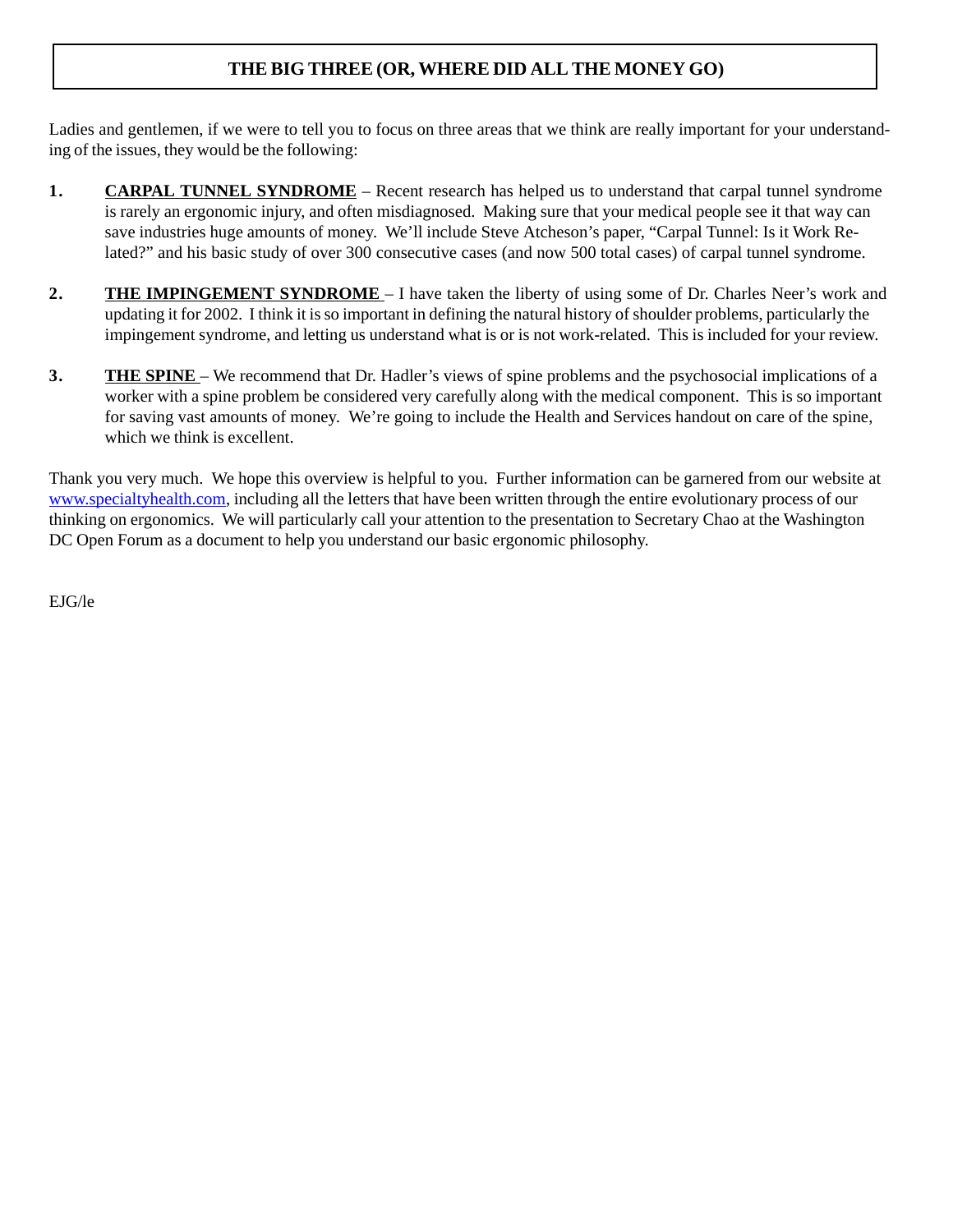# **Carpal Tunnel Syndrome (CTS)**

## **What is it?**

Carpal tunnel is caused by compression of the median nerve that runs through the middle of the wrist. CTS **always** causes numbness, tingling, or pins-and-needles sensations in the thumb and first 2 or 3 fingers. Contrary to popular belief, wrist pain is often not present in CTS. **If your fingers aren't numb you do not have CTS.** CTS can be caused by many different medical conditions, including pregnancy, diabetes, wrist arthritis, and thyroid conditions. While work does not cause CTS, the work that you do may aggravate the symptoms of CTS. All of these possibilities along with work activities must be addressed if we are to effectively help you deal with the condition.

## **The best strategy to prevent CTS**

Movement is a natural way to avoid nerve compression, so the best strategy against nerve compression is frequent movement and small stretch breaks. Stretches should be done slowly and gently. (See picture of stretches for upper body use)

Recovery time is also important during non-work hours. Give your body time to rest, especially your wrists if your job requires high use. This may reduce the time your hands go numb.

Here are some tips to minimize body positions that are likely to irritate the nerves:

- Wrist position: Keeping the wrists bent may increase pressure on the nerve. Keep your wrist straight and close to your body when working. This gives the nerve the most "slack".
- Reduce external pressure: Use wrist rests and mouse rests to rest between inputs. Do not rest on these devices while keying. The constant pressure can irritate the nerve and also cause wrist pain due to awkward wrist movements.
- Relax: Stress tightens muscles around the nerve like a fist. Position yourself comfortably at your workstation and change that position frequently. Breath deeply and apply other relaxation techniques to help reduce stress as needed.
- Maintain natural body positions: Use the back and lumbar support your chair provides. Don't hover over your keyboard. Avoid extended repetitive reaches or awkward bends like cradling a phone with your neck or extending unnecessarily to access your mouse.

## **Wake up call!**

Addressing the early warning signs is important and if done may eliminate the need for medical treatment. **We now know that CTS often comes and goes away on its own. Permanent nerve damage is extremely rare in CTS.** You are in the best position to recognize the early symptomsof CTS. Feelings of mild tingling, numbness or an ache in the limbs can be a wake up call for you to assess and consider the following:

- Your body is telling you it needs some recovery time. Assess your on the job and off the job activities and determine how that body part can be rested. Example: (work lately has required a lot of ten keying and I knit and use my personal computer at home frequently) If this is your routine you are not giving your wrist enough recovery time and your wrist is telling you that. Take control and give your wrist a chance to recover.
- Keep fit and consider other conditions you have that may be contributing to these signs and symptoms.
- Keep good circulation flowing and as you recover consider doing strengthening exercises to build up the muscles and tendons around these joints.